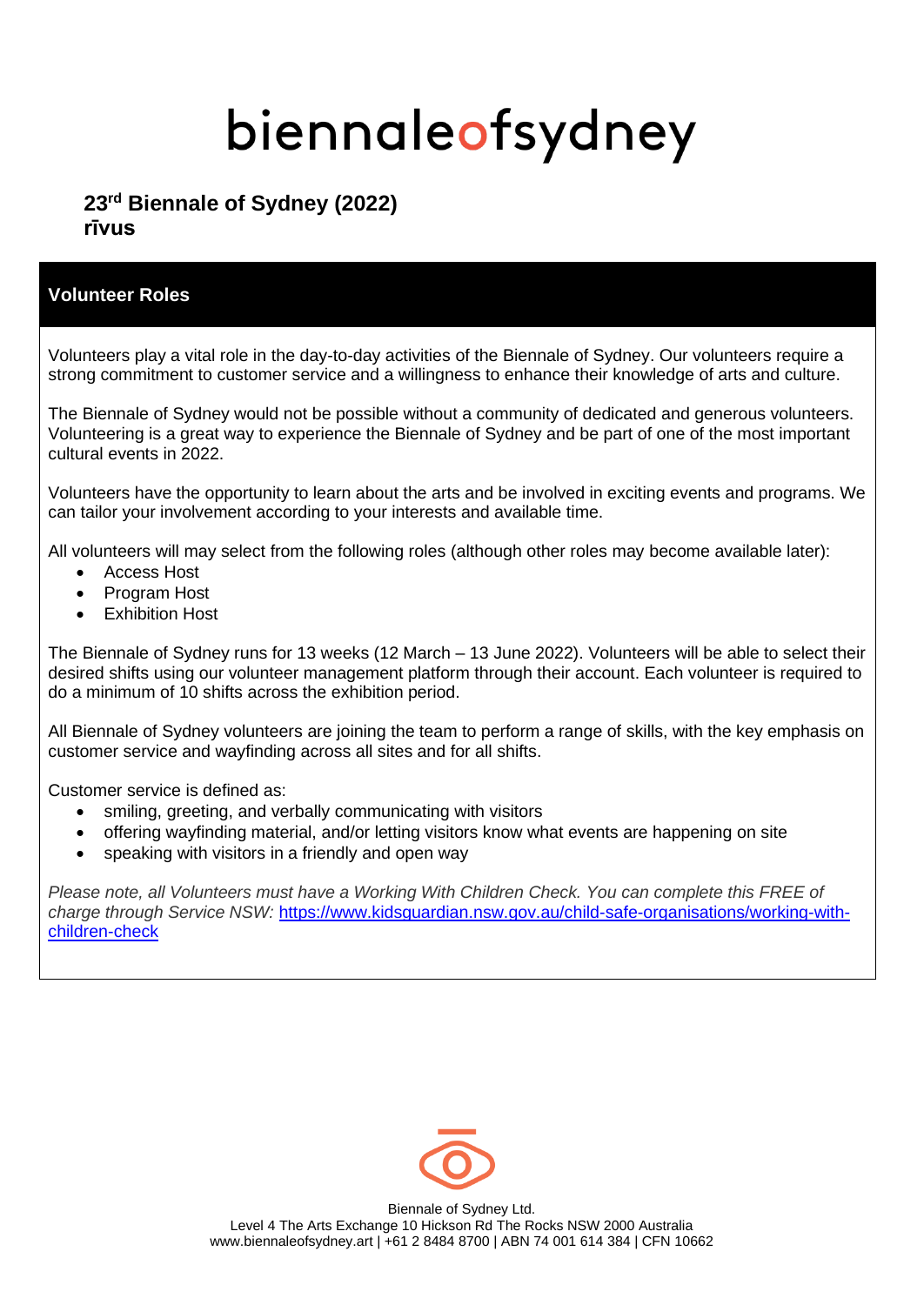## **Exhibition Host**



Exhibition Hosts will welcome our visitors to the 23<sup>rd</sup> Biennale of Sydney with a friendly and open demeanour. You will assist with wayfinding, answering visitor questions, and ensuring the safety of the artworks. Through conversation with visitors, you will help them to interpret and connect with the artworks.

During your shift, you will be based at one of four locations (all within walking distance of each other):

- Cutaway at Barangaroo
- Pier 2/3 Walsh Bay Arts Precinct
- And 2 other exciting locations (yet to be announced though these will have limited capacity)

As visitor experience is a crucial component of the Biennale of Sydney, Exhibition Hosts will collect visitor feedback through informal recording of visitor comments and email it to the Volunteer Coordinator at [volunteer@biennaleofsydney.com.au.](mailto:volunteer@biennaleofsydney.com.au)

As an Exhibition Host, you will work closely with the Volunteer Coordinator and the onsite Exhibitions team.

So that you feel prepared, we will offer a variety of knowledge exchange sessions with Biennale staff and artists in the lead up to the opening, and throughout the exhibition in addition to relevant training.

#### **Tasks**

- Welcome our visitors (in English and other languages!)
- Help visitors to interpret and connect to the art through conversations
- Help ensure the safety of the artworks
- Offer general information and directions around the venue
- Collect visitor feedback

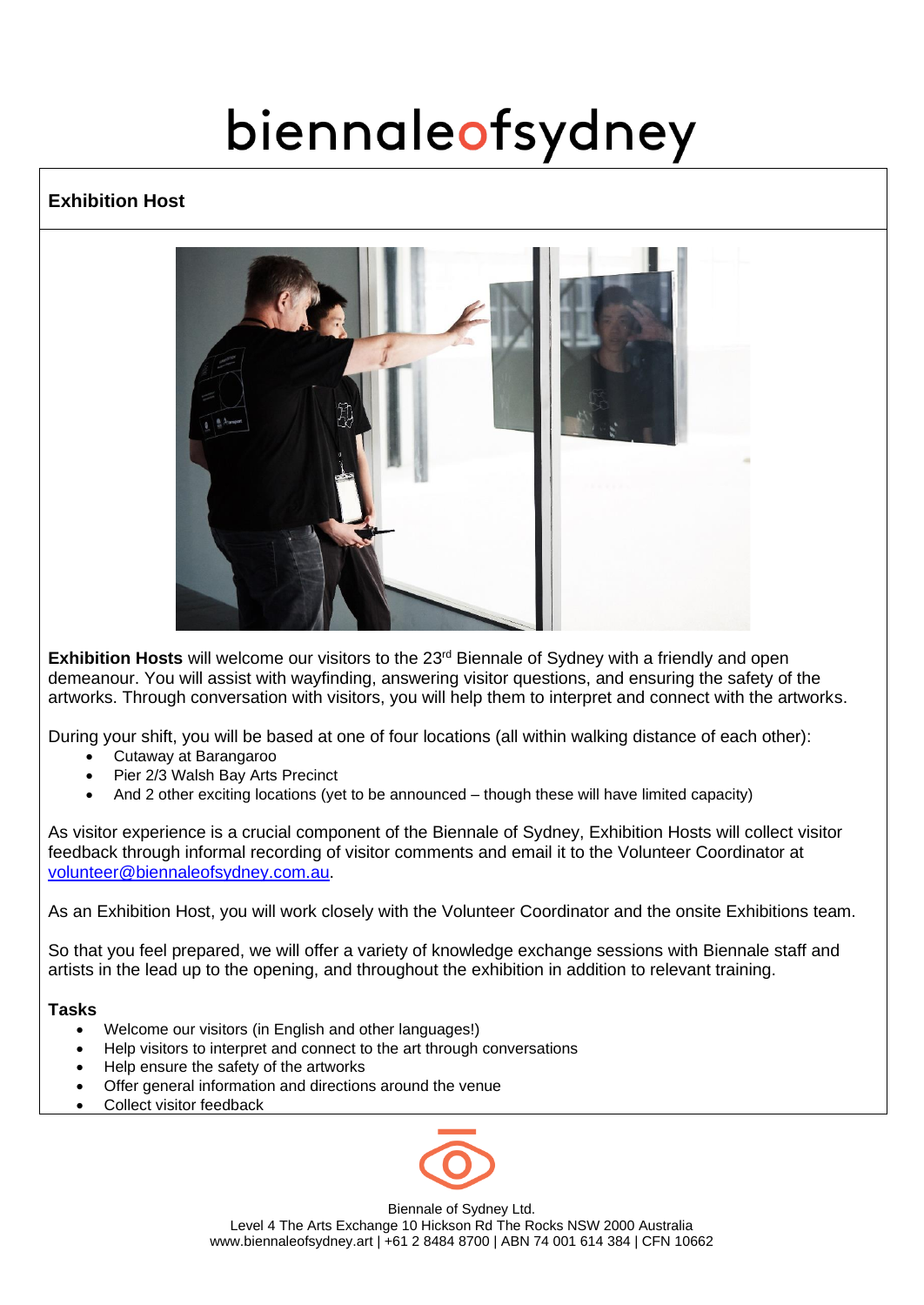• Work closely with Volunteer Coordinator & wider Biennale team

### **Is this role right for me?**

You enjoy interacting with people of all backgrounds, have a strong commitment to customer service and a willingness to enhance your knowledge of arts and culture (we can provide you tools and techniques to help with this!).

#### **Exhibitions Hosts with Access Requirements will be paired with an Access Host to ensure they are able to confidently fulfil duties.**

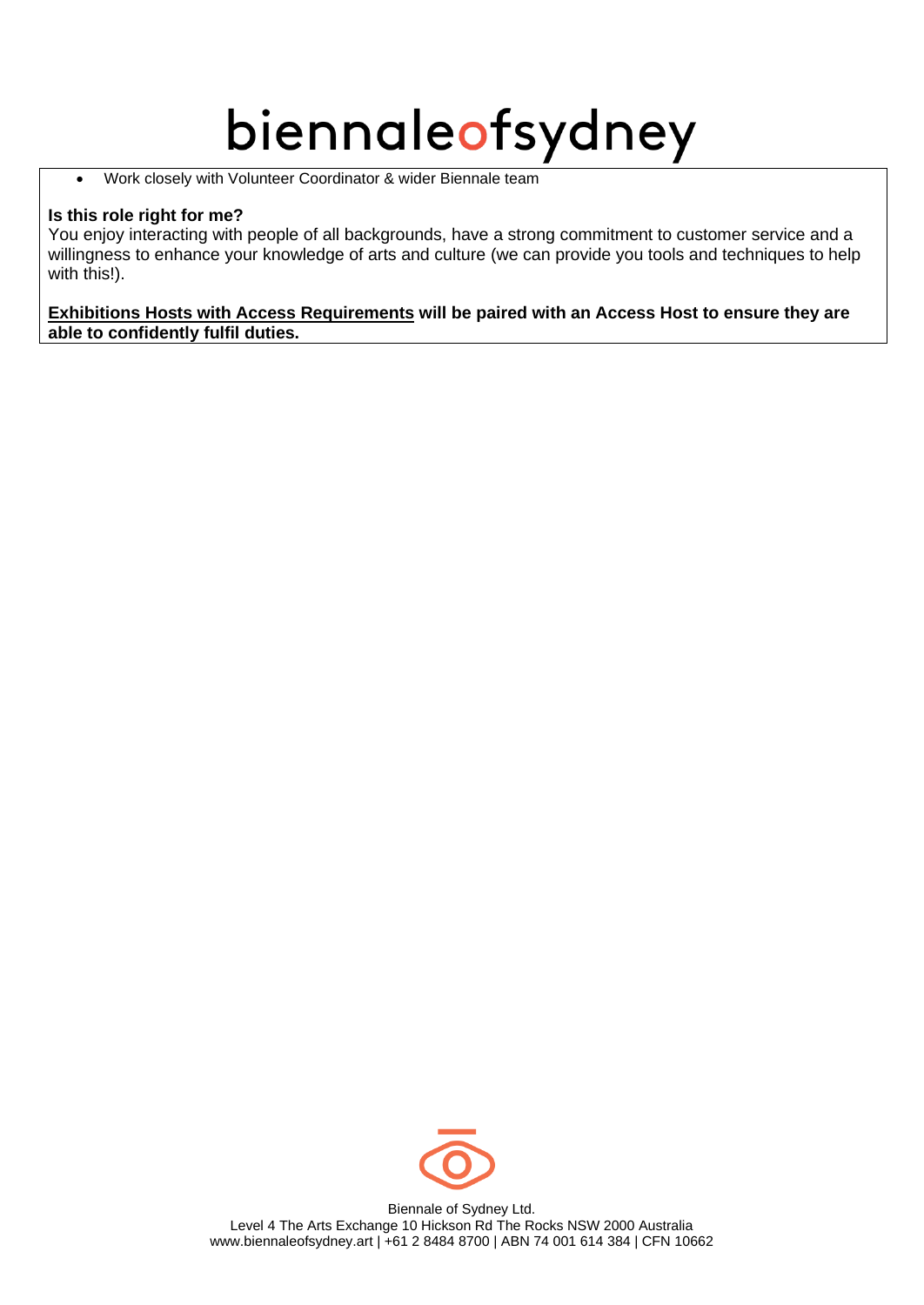### **Access Host**



In this dynamic role, **Access Hosts** will focus on providing additional assistance to both visitors and volunteers with access requirements and/or provide language interpretation to speakers of languages other than English.

Depending on your interests and skills, you will have the opportunity to:

- Partner with volunteers with access needs who would like additional support during their shift
- Assist the Biennale team with specialised tours and facilitate sensory engagement of artworks (training provided)
- If you are proficient in a language other than English (including Auslan), provide information to visitors about the artworks, artists and venues

#### **Tasks**

- Partner up with volunteers who have access requirements
- Provide additional assistance to visitors with access requirements specialised tours & providing sensory engagement of artworks.
- Provide language interpretation to speakers of languages other than English.

#### **Is this role right for me?**

You have a strong interest or prior experience in working with people with disability. To help support you, we will provide some general access training with Accessible Arts.

*Please note, to apply for this role you must have (or be willing to undertake) a National Police Check. Due to capacity, this role is limited in number.*